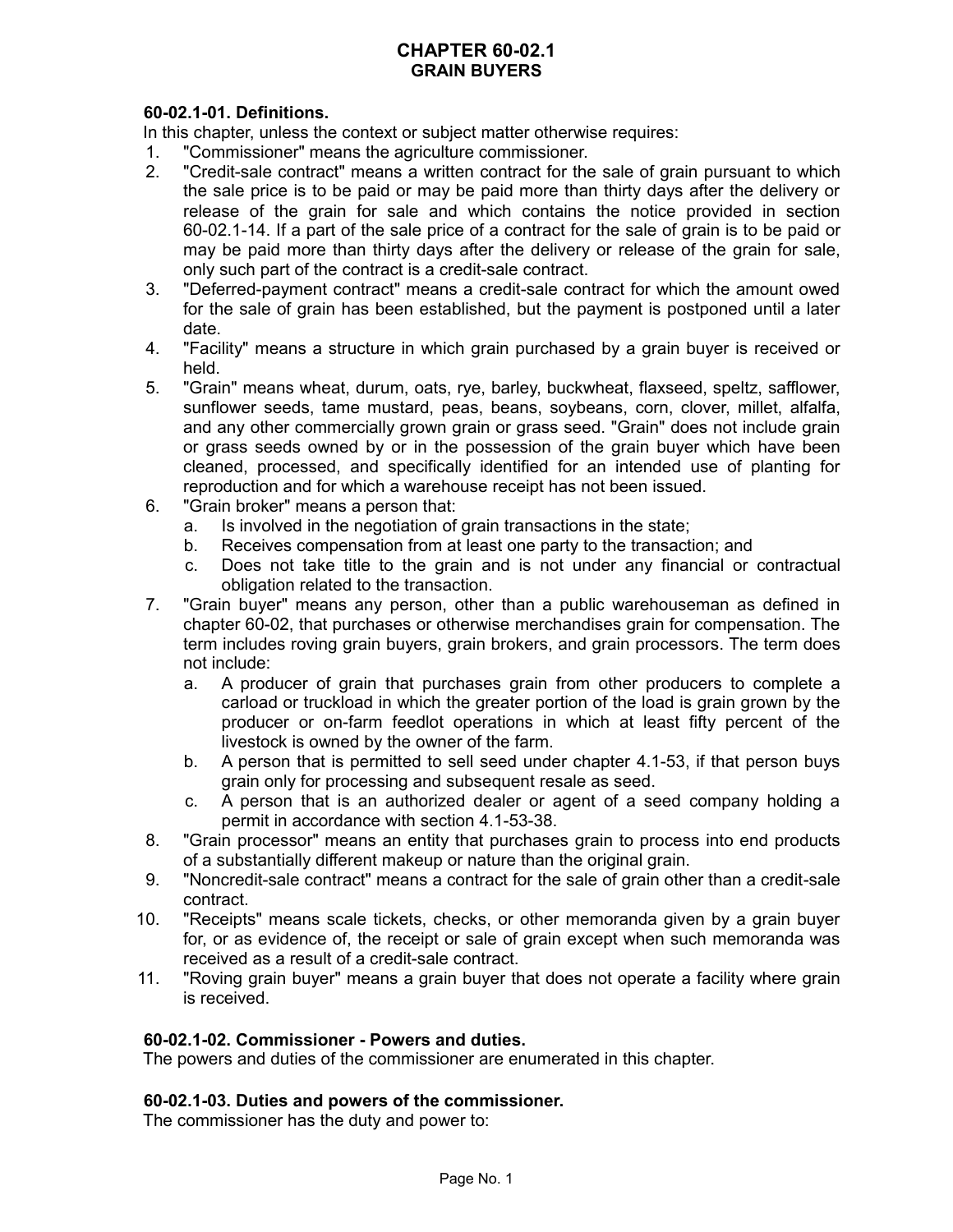- 1. Exercise general supervision of grain buyers of this state.
- 2. Investigate all complaints of fraud and injustice, unfair practices, and unfair discrimination.
- 3. Examine and inspect, during ordinary business hours, any books, documents, and records.
- 4. Make all proper rules for carrying out and enforcing any law in this state regarding grain buyers.

### **60-02.1-03.1. Commissioner's authority - Grain buyer - Trust assets.**

Upon the commissioner's determination that continued operation of a grain buyer is likely to result in probable loss of assets to receiptholders, the commissioner immediately may suspend, close, or take control of the assets held in a trust fund described in section 60-02.1-30, or take any combination of these actions as the commissioner deems necessary to begin an orderly liquidation of those trust fund assets as provided in this chapter.

### **60-02.1-04. Federal licensed inspector.**

The commissioner may employ a federal licensed inspector whose duties are enumerated in this chapter and may employ other employees as necessary to carry out the provisions of this chapter.

### **60-02.1-05. Grain marketing - Procedure for resolving disputes.**

- 1. If any dispute or disagreement arises between the person receiving and the person delivering grain as to the proper grade, dockage, vomitoxin level, moisture content, or protein content of any grain, an average sample of at least three pints [1.65 liters] of the grain in dispute may be taken together by both interested parties. The sample must be certified by each party as a true and representative sample of the grain in dispute on the day the grain was transferred. The sample must be forwarded in a suitable container by parcel post or express, prepaid with the name and address of both parties for inspection by a federal licensed inspector, or a mutually agreed-upon third party, who will examine the grain and adjudge what grade, dockage, vomitoxin level, moisture content, or protein content the sample of grain is entitled to under the inspection rules and grades adopted by the secretary of agriculture of the United States. The person requesting the inspection service shall pay for the inspection. If the grain in question is damp, otherwise out of condition, or if moisture content is in dispute, the sample must be placed in an airtight container. Payment for the grain involved in the dispute must be made and accepted on the basis of the determination made by the federal licensed inspector or third party. However, all other quality factors may also be considered in determining the price of the grain. An appeal of the determination made by a third party other than a federal licensed inspector may be made to a federal licensed inspector. An appeal of the determination made by a federal licensed inspector may be made as provided under the United States Grain Standards Act [Pub. L. 103-354; 108 Stat. 3237; 7 U.S.C. 79(c) and (d)] and under 7 CFR 800.125-800.140. A person not abiding by a final determination is liable for damage resulting from not abiding by the determination.
- 2. If any dispute or disagreement arises between the person delivering grain and the person receiving grain as to the determination of quality factors of grain purchased or delivered in the state for which inspection rules and grades have not been adopted by the secretary of agriculture of the United States, an average sample of at least three pints [1.65 liters] of the grain in dispute may be taken together by the interested parties. The sample must be certified by each party as a true and representative sample of the grain in dispute on the day the grain was transferred. If the grain is damp or otherwise out of condition, the sample must be placed in an airtight container. The sample must be forwarded in a suitable container by parcel post or express, prepaid with the name and address of both parties, for inspection by a federal licensed inspector, or a mutually agreed-upon third party, who may examine the grain and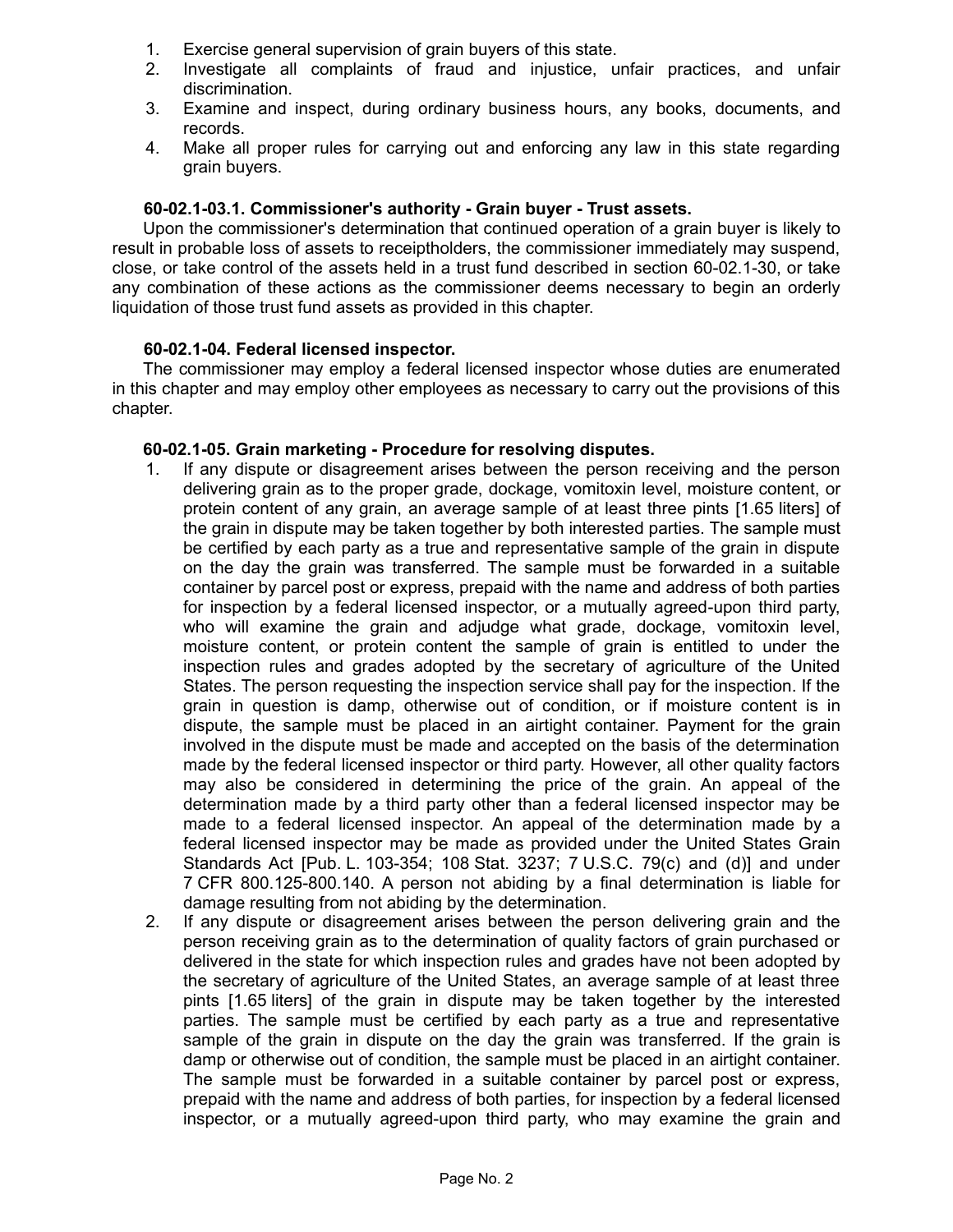determine the quality factors in dispute. The person requesting the inspection service shall pay for the inspection. The determination made by the inspector, or the third party, must be used in the settlement of the dispute.

# **60-02.1-06. Notice of procedures for resolving disputes over grain.**

Repealed by S.L. 2021, ch. 487, § 31.

# **60-02.1-06.1. Release of records - Confidentiality.**

- 1. As a condition of licensure under section 60-02.1-07, an applicant shall agree to provide to the commissioner, upon request, any financial record the commissioner deems relevant for purposes related to:
	- a. The issuance or renewal of a grain buyer license; or
	- b. An investigation after issuance or renewal of a grain buyer license.
- 2. As a condition of licensure, an applicant shall file a records release with the commissioner, authorizing the commissioner to obtain from any source any financial record the commissioner deems relevant for purposes related to:
	- a. The issuance or renewal of a grain buyer license; or
	- b. An investigation after issuance or renewal of a grain buyer license.
- 3. Any information obtained by the commissioner under this section is confidential and may be provided only:
	- a. To federal authorities in accordance with federal law;
	- b. To the attorney general, state agencies, and law enforcement agencies for use in the pursuit of official duties; and
	- c. As directed by an order of a court pursuant to a showing of good cause.

## **60-02.1-06.2. Grain buyer license - Financial criteria to be met.**

- 1. To be eligible to receive an annual license under section 60-02.1-07, an applicant shall submit current financial documentation to the commissioner verifying the applicant has satisfactory net worth and working capital, as determined by the commissioner.
- 2. A licensed grain buyer or an applicant for initial licensure shall report balance sheets and income statements to the commissioner annually at the time of application for initial licensure or license renewal if the applicant purchased up to ten million dollars worth of grain during the previous licensing period, or intends to purchase up to ten million dollars worth of grain during the first year of operation.
- 3. As a condition of licensure under section 60-02.1-07, an applicant shall provide to the commissioner, upon request, any financial record or bank verification release the commissioner deems relevant for the purpose of verifying the financial information of an applicant pursuant to the requirements of this section.
- 4. As a condition of licensure under section 60-02.1-07, a new applicant must:
	- a. Pass a criminal background check;
	- b. Have a satisfactory credit score, as determined by the commissioner; and
	- c. Be a responsible individual with a good business reputation, as determined by the commissioner, who:
		- (1) Is in the grain buying business;
		- (2) Has knowledge of, and experience with, generally accepted grain buying and handling practices;
		- (3) Is competent and willing to operate as a grain buyer in accordance with state and federal regulations; and
		- (4) Has not committed fraud or a criminal offense indicating a lack of business integrity or honesty that undermines the person's responsibility as a grain buyer.

# **60-02.1-07. Grain buyer license - How obtained - Fee.**

1. Grain buyers that purchase, solicit, merchandise, or take possession of grain in this state shall obtain an annual license from the commissioner. Except as provided in this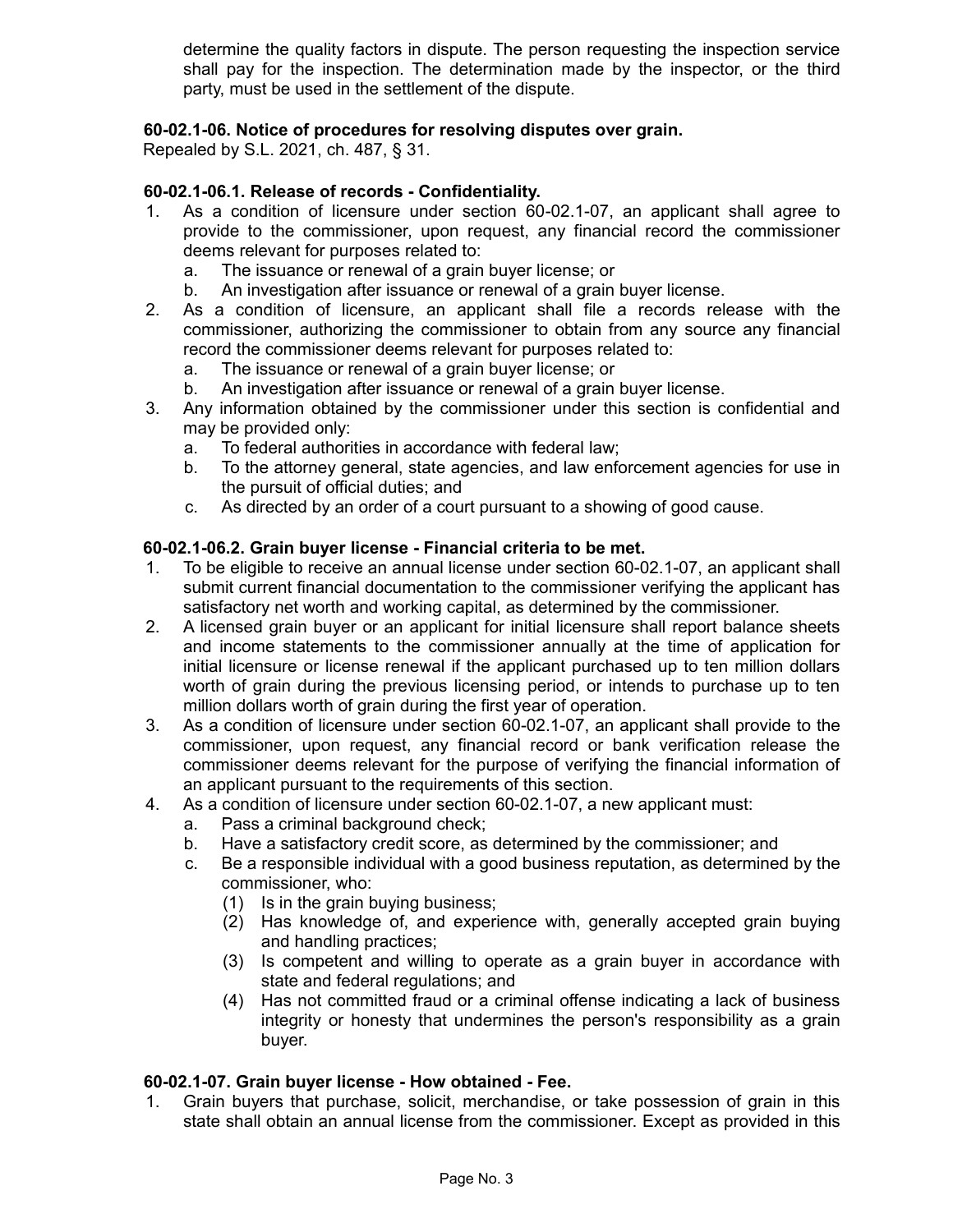section, each license expires on July thirty-first of each year. If a licensee's initial license is issued effective after May thirty-first, that license expires on July thirty-first of the following year. The annual license fee for a grain buyer is:

- a. Four hundred dollars for a grain buyer that purchased up to one million dollars worth of grain during the previous licensing period, or intends to purchase up to one million dollars worth of grain during the first year of operation;
- b. Eight hundred dollars for a grain buyer that purchased more than one million dollars worth of grain but not more than ten million dollars worth of grain during the previous licensing period, or intends to purchase more than one million dollars worth of grain but not more than ten million dollars worth of grain during the first year of operation; and
- c. One thousand two hundred dollars for a grain buyer that purchased more than ten million dollars worth of grain during the previous licensing period, or intends to purchase more than ten million dollars worth of grain during the first year of operation.
- 2. A license renewal application that is received after July fifteenth must be assessed an additional one hundred dollar fee per receiving location.
- 3. A license issued under this section is not transferable.
- 4. The commissioner may refuse to issue, renew, or may revoke a license:
	- a. If the licensee or applicant has been convicted of a criminal offense;
	- b. If the licensee or applicant has failed to comply with the requirements of this section;
	- c. If the commissioner has evidence the licensee negotiated in bad faith; or
	- d. For any other reason determined by the commissioner.
- 5. A licensed grain buyer shall submit a monthly report to the commissioner by the tenth day of each month. The report must include the total volume of each commodity brokered in the preceding month.
- 6. A licensed grain buyer shall notify each potential commodity seller of the identity of the potential commodity buyer before the final confirmation of the transaction.
- 7. Before a license is effective for a grain buyer under this section, the licensee or applicant shall file a bond with the commissioner for not less than one hundred thousand dollars.

# **60-02.1-07.1. Roving grain buyer license - How obtained - Fee.**

Repealed by S.L. 2021, ch. 487, § 31.

# **60-02.1-08. Bond filed by grain buyer.**

- 1. Before any license is effective for any grain buyer under this chapter, the applicant for the license shall file a bond with the commissioner which must:
	- a. Be in a sum not less than one hundred thousand dollars.
	- b. Be continuous, unless the corporate surety by certified mail notifies the licensee and the commissioner the surety bond will be canceled ninety days after receipt of the notice of cancellation.
	- c. Run to the state of North Dakota for the benefit of all persons selling grain to or through the grain buyer.
	- d. Be conditioned:
		- (1) For the faithful performance of the licensee's duties as a grain buyer.
		- (2) For compliance with the provisions of law and the rules of the commissioner relating to the purchase of grain by such grain buyer.
	- e. Be for the specific purpose of:
		- (1) Protecting the sellers of grain.
		- (2) Covering the costs incurred by the commissioner in the administration of the licensee's insolvency.
	- f. Not accrue to the benefit of any person entering a credit-sale contract with a grain buyer.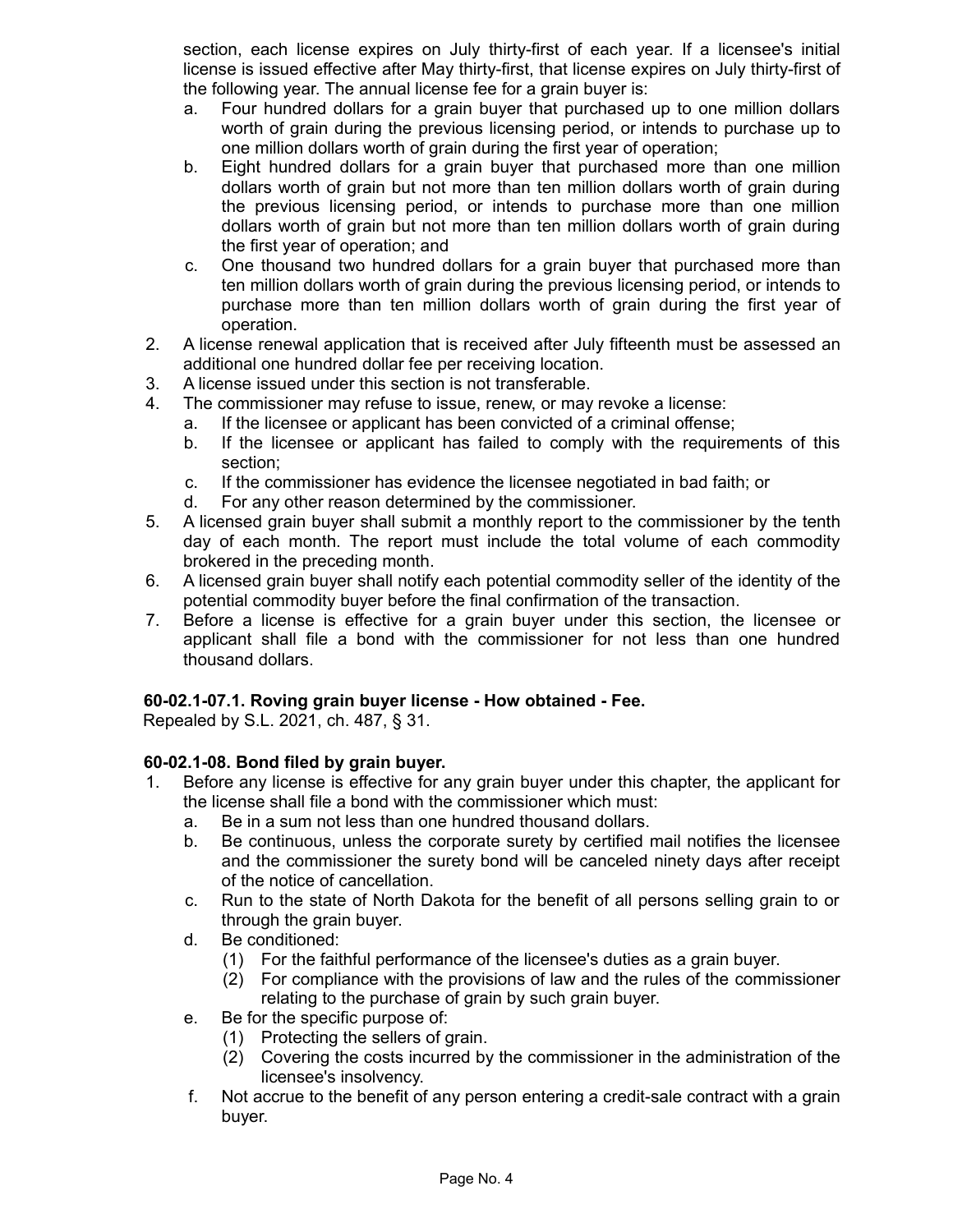- 2. The aggregate liability of the surety under a bond does not accumulate for each successive annual license renewal period during which the bond is in force but, for losses during any annual license renewal period, is limited in the aggregate to the bond amount stated or changed by appropriate endorsement or rider.
- 3. The commissioner shall set the amount of the bond and may require an increase in the amount of any bond as the commissioner deems necessary to accomplish the purposes of this section.
- 4. The amount of the bond for a grain buyer must be based on the dollar value of the grain purchased, solicited, or merchandised.
- 5. A grain buyer shall report purchases, solicitations, and merchandising agreements to the commissioner monthly.
- 6. The surety on the bond must be a corporate surety company, approved by the commissioner, and authorized to do business within the state. The commissioner may accept cash, a negotiable instrument, or a bond executed by personal sureties in lieu of a surety bond when, in the commissioner's judgment, cash, a negotiable instrument, or a personal surety bond properly will protect the holders of outstanding receipts.

# **60-02.1-09. Bond cancellation - Release of surety.**

The surety on a bond is released from all future liability accruing on the bond after the expiration of ninety days from the date of receipt by the commissioner of notice of cancellation by the surety or on a later date specified by the surety. This provision does not operate to relieve, release, or discharge the surety from any liability already accrued or which accrues before the expiration of the ninety-day period. Unless the grain buyer files a new bond at least thirty days before liability ceases, the commissioner, without hearing, shall immediately suspend the grain buyer's license and the suspension may not be removed until a new bond has been filed and approved by the commissioner.

## **60-02.1-10. Grain buyer license to be posted or carried - Penalty.**

A grain buyer shall have the buyer's license in possession at all times. A grain buyer that transacts business without first procuring a license and giving a bond is guilty of a class B misdemeanor.

# **60-02.1-11. Revocation and suspension.**

The commissioner may suspend or revoke the license of any grain buyer for cause upon notice and hearing. Notwithstanding any other provisions of this chapter, the license of a grain buyer must automatically be suspended for failure at any time to maintain a bond.

### **60-02.1-12. Scale ticket - Contents.**

Every grain buyer, upon receiving grain, shall issue a uniform scale ticket or comparable receipt for each load of grain received. Receipts must be numbered consecutively and one copy of each receipt must be retained and remain as a permanent record. The original receipt must be delivered to the person from whom the grain is received, upon receipt of each load of grain.

### **60-02.1-13. Violations of chapter - Criminal penalty - Civil penalty.**

- 1. Any person violating any provision of this chapter or any rule adopted pursuant to this chapter, if punishment is not specifically provided for, is:
	- a. Guilty of an infraction; and
	- b. Subject to a civil penalty in an amount not to exceed five thousand dollars for each violation.
- 2. The civil penalty may be adjudicated by a court or by the agriculture commissioner through an administrative hearing.

### **60-02.1-14. Credit-sale contracts.**

1. A grain buyer may not purchase grain by a credit-sale contract except as provided in this section. All credit-sale contracts must be in writing and must be consecutively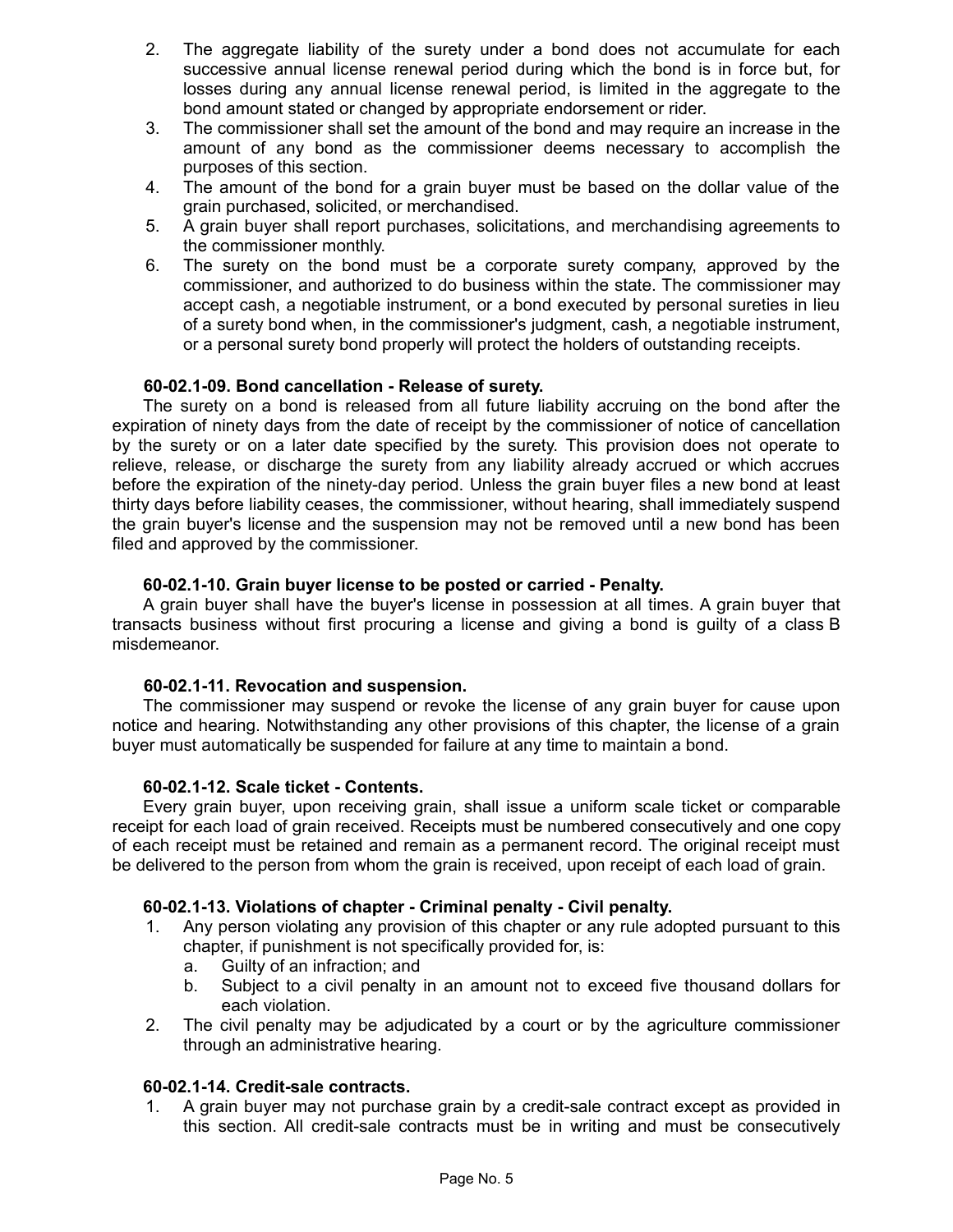numbered at the time of printing the contract. The grain buyer shall maintain an accurate record of all credit-sale contract numbers, including the disposition of each numbered form, whether by execution, destruction, or otherwise. Each credit-sale contract must contain or provide for all of the following:

- a. The seller's name and address.
- b. The conditions of delivery.
- c. The amount and kind of grain delivered.
- d. The price per unit or basis of value.
- e. The date payment is to be made.
- f. The duration of the credit-sale contract.
- g. Notice in a clear and prominent manner that the sale is not protected by the bond coverage provided for in section 60-02.1-08. However, if the grain buyer has obtained bond coverage in addition to that required by section 60-02.1-08 and the coverage extends to the benefit of credit-sale contracts, the grain buyer may state that fact in the credit-sale contract along with the extent of such coverage.
- 2. The contract must be signed by both parties and executed in duplicate. An electronic signature satisfies the requirement. A holder of an unsigned contract is not eligible for any protection provided by chapter 60-10. One copy must be retained by the grain buyer and one copy must be delivered to the seller. Upon revocation, termination, or cancellation of a grain buyer's license, the payment date for all credit-sale contracts, at the seller's option, must be advanced to a date not later than thirty days after the effective date of the revocation, termination, or cancellation, and the purchase price for all unpriced grain must be determined as of the effective date of revocation, termination, or cancellation in accordance with all other provisions of the contract.
- 3. A buyer that offers deferred-payment contracts shall offer bond protection to producers.

### **60-02.1-15. Discrimination by grain buyer prohibited.**

- 1. A grain buyer may not discriminate:
	- a. In the buying, selling, receiving, and handling of grain or in the charges made or the service rendered to owners of purchased grain;
	- b. In the receiving of grain offered for sale, but this chapter may not be construed to require a processor to receive or purchase any lot or kinds of grain;
	- c. In regard to the persons offering such grain for sale; or
	- d. Between points or stations except as the marketing factors or transportation costs or grain quality premiums may warrant.
- 2. A grain buyer is not required to receive any grain that is heating or otherwise out of condition.

### **60-02.1-16. Records required to be kept by grain buyers.**

Each grain buyer shall keep such accounts, records, and memoranda concerning the buyer's dealing as such grain buyer as may be required by the commissioner and shall make such reports of purchases of grain as may be required by the rules adopted by the commissioner. The commissioner at all times must have access to such accounts, records, and memoranda.

### **60-02.1-17. Reports to be made by grain buyers - Penalty for failure.**

- 1. Each licensed and bonded grain buyer shall:
	- a. Prepare for each month a report giving facts and information called for on the form of report prepared by the commissioner. The report must contain or be verified by a written declaration the report is made under the penalties of perjury. The report may be called for more frequently if the commissioner deems necessary. Information pertaining to the volume of grain handled is a confidential trade secret and is not a public record. The commissioner may make this information available for use by other governmental entities, but the information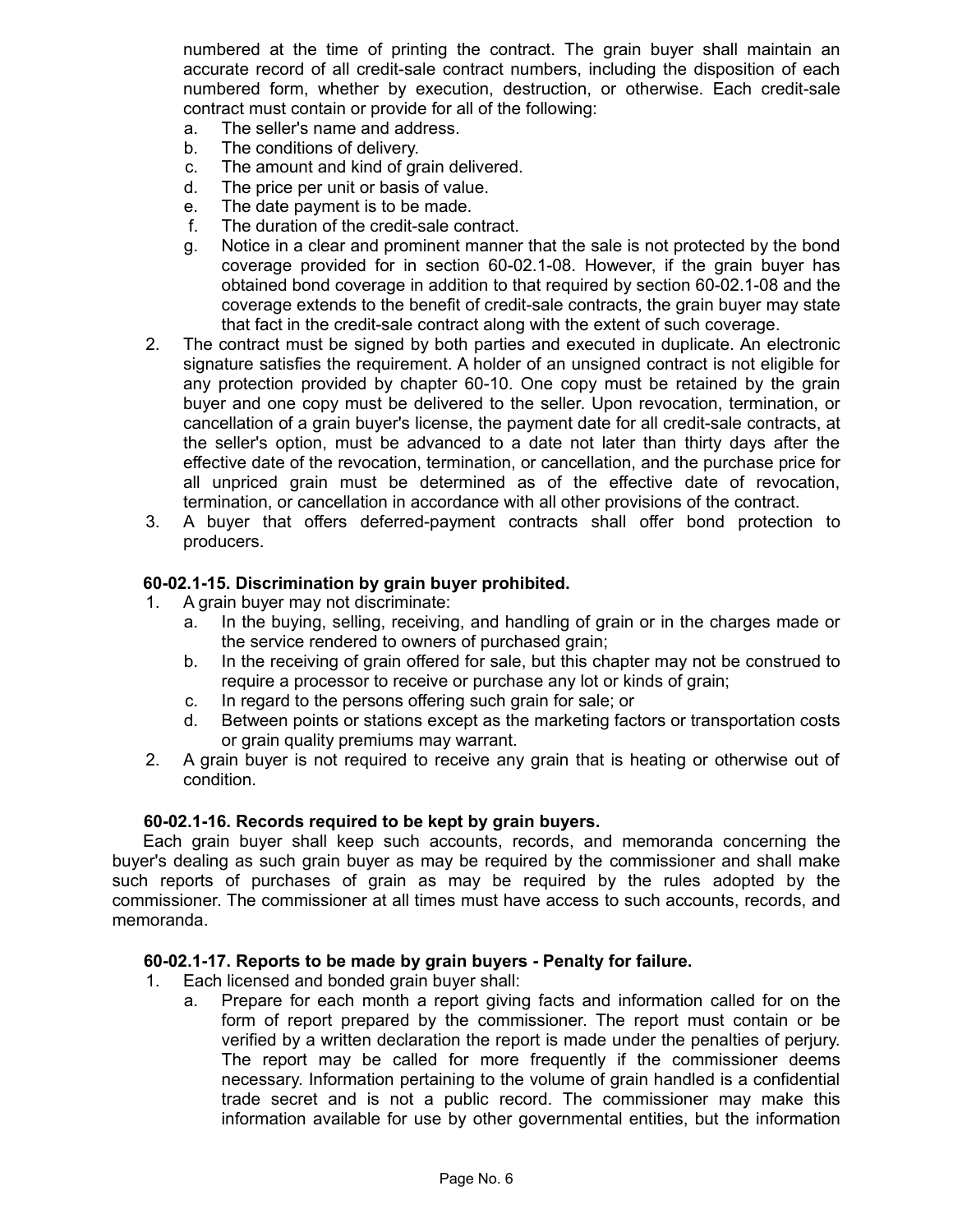may not be released by those entities in a manner that jeopardizes the confidentiality of individual licensees.

- b. File the report with the commissioner not later than the last day of the following month. Failure to file this report promptly will be considered cause for revoking the grain buyer license after due notice and hearing.
- c. Keep a separate account of the grain business, if the grain buyer is engaged in handling or selling any other commodity, and under no circumstances may the grain account and other accounts be mixed.
- d. Submit additional information requested by the commissioner pursuant to a report or an inspection within five business days.
- 2. The commissioner may refuse to renew a license to any grain buyer that fails to make a required report.

### **60-02.1-18. Standard weights to be used - Exception.**

A person purchasing grain may not use any measure for such grain other than the standard bushel, and a number of pounds may not be used or called a bushel other than the number of pounds provided by law as the standard weight of the kind of grain in question, except that during the months of October and November, not exceeding eighty-two pounds [37.19 kilograms], and during the months of December and January, not exceeding seventy-six pounds [34.47 kilograms], may be used as the standard weight per bushel of new ear corn.

### **60-02.1-19. Federal grades to control - Grades to be posted.**

All grain buyers shall purchase grain, except dry edible beans, in accordance with the official grades established from time to time by the secretary of agriculture of the United States, except as otherwise provided in applicable rules and regulations adopted by federal officials pursuant to law. A grain buyer of dry edible beans shall purchase and deliver beans in accordance with the buyer's policy, which must be filed with the commissioner and, if applicable, posted in a conspicuous place in the buyer's facility. Other grading standards may be used if mutually agreed to in writing by the grain buyer and the owner of the grain. However, the owner may demand the use of federal grading standards. After hearing, the commissioner may prohibit the use of nonfederal grades.

### **60-02.1-20. Grading of grain - Penalty.**

All grain buyers before testing for grade any grain handled by them shall remove therefrom and make due allowance for any dockage of such grain made by reason of the presence of straw, weed seeds, dirt, or any other foreign matter. Any grain buyer within this state who violates this provision is guilty of a class B misdemeanor.

### **60-02.1-21. Grain to be kept insured for benefit of owner by grain buyer.**

A license may not be issued to a grain processor unless all company-owned and unconverted scale ticket grain is kept fully insured at the expense of the grain buyer for the benefit of the owner at the current market value of the grain against loss by fire, lightning, internal explosion, windstorm, cyclone, tornado, and such other risks of direct physical loss as provided by the insurer in a policy approved by the insurance commissioner. An insurance policy may not be transferred or assigned to any person for any purpose.

### **60-02.1-22. Insurance - Cancellation - Suspension of license.**

An insurance company shall give at least sixty days' notice to the commissioner and the insured by registered mail return receipt requested before cancellation of an insurance policy required in section 60-02.1-21. Unless the grain buyer files proof of new or renewed insurance at least thirty days before the existing policy ceases, the commissioner, without hearing, shall immediately suspend the grain buyer's license and the suspension may not be removed until a new policy has been filed and approved by the commissioner.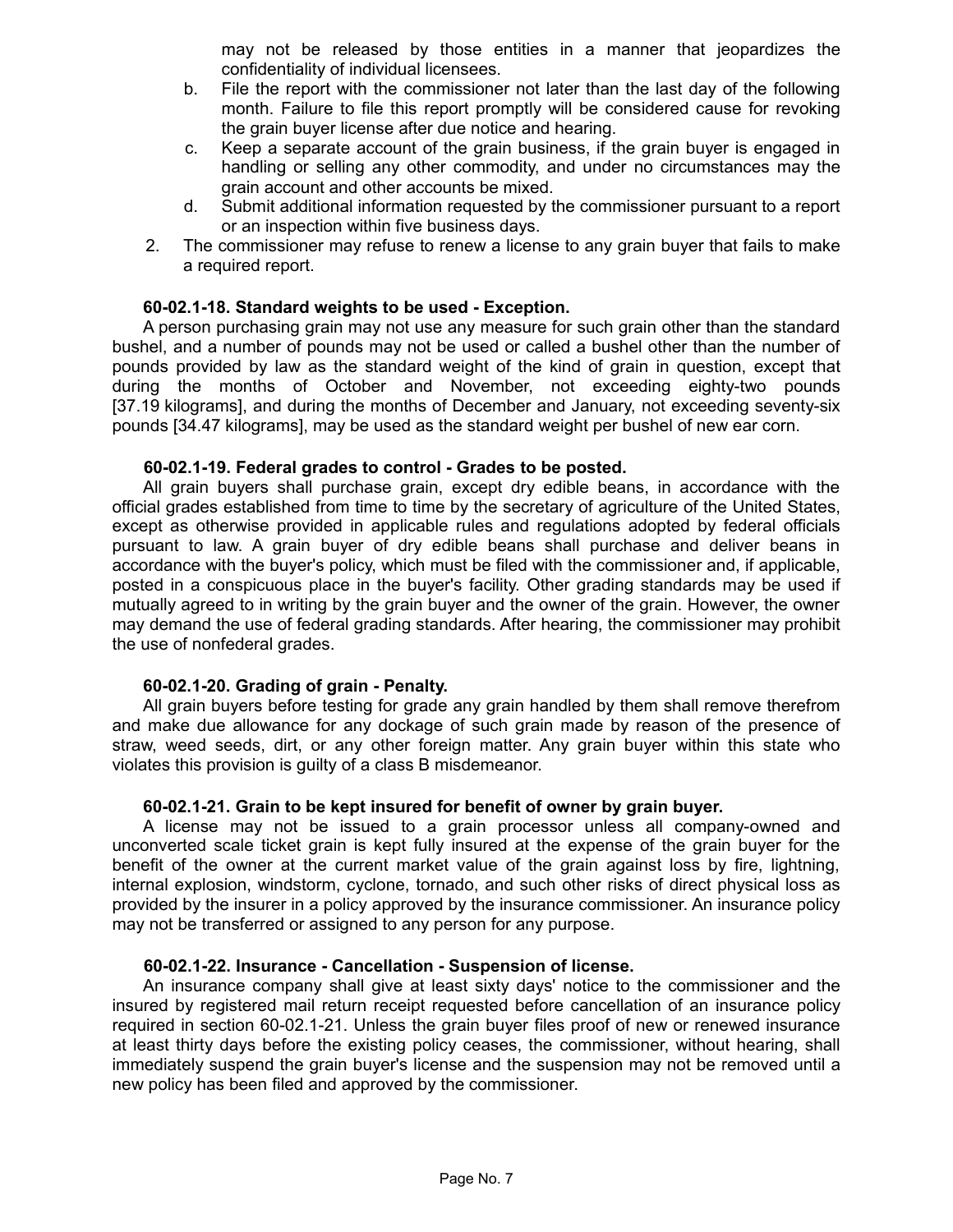# **60-02.1-23. Destruction of grain - First lien by holder of outstanding receipt.**

The holder of an unconverted scale ticket or other comparable receipt issued by any grain processor shall have a first lien, to the extent of the value of the grain at the time of loss at the place where held, on all insurance of the grain buyer for any loss sustained by the receiptholder, on account of the loss of such grain by fire, tornado, or any other cause covered by such insurance policy.

# **60-02.1-24. Destruction of facility - Duty to notify commission.**

Repealed by S.L. 2005, ch. 588, § 4.

**60-02.1-25. Facility not to be closed without permission from commission - Penalty.** Repealed by S.L. 2017, ch. 417, § 19.

# **60-02.1-26. Transfer of facility - Redemption of receipts.**

Repealed by S.L. 2021, ch. 487, § 31.

# **60-02.1-27. Going out of business - Redemption of receipts.**

Repealed by S.L. 2021, ch. 487, § 31.

# **60-02.1-28. Insolvency of grain buyer.**

A licensee is insolvent when the licensee refuses, neglects, or is unable upon proper written demand, including electronic communication, to make payment for grain purchased or marketed by the licensee or is unable to make redelivery upon proper written demand, including electronic communication. The licensee may not assess receiving or redelivery fees on grain that is redelivered during a suspension, following a revocation, or when the owner of the grain is taking redelivery because the licensee is unable to pay for the grain.

# **60-02.1-29. Appointment of commissioner.**

Upon the insolvency of any grain buyer, the commissioner shall act as trustee of the trust fund described in section 60-02.1-30.

# **60-02.1-30. Trust fund established.**

Upon the insolvency of any licensee, a trust fund must be established for the benefit of noncredit-sale receiptholders and to pay the costs incurred by the commissioner in the administration of the insolvency. The trust fund must consist of the following:

- 1. Nonwarehouse receipt grain of the insolvent licensee held in storage or the proceeds obtained from the conversion of such grain.
- 2. The proceeds, including accounts receivable, from any grain sold from the time of the filing of the claim that precipitated an insolvency until the commissioner is appointed trustee must be remitted to the commissioner and included in the trust fund.
- 3. The proceeds of insurance policies on destroyed grain.
- 4. The claims for relief, and proceeds from the claims for relief, for damages upon bond given by the licensee to ensure faithful performance of the duties of a licensee.
- 5. The claim for relief, and proceeds from the claim for relief, for the conversion of any grain stored in the warehouse.
- 6. Unencumbered accounts receivable for grain sold prior to the filing of the claim that precipitated an insolvency.
- 7. Unencumbered equity in grain hedging accounts.
- 8. Unencumbered grain product assets.

# **60-02.1-31. Joinder of surety - Deposit of proceeds.**

Each surety on the insolvent licensee's bonds must be joined as a party to the insolvency proceeding. If it is in the best interests of the receiptholders, the court may order a surety to deposit some or all of the penal sum of the bond into the trustee's trust account pending determination of the surety's liability under the bond.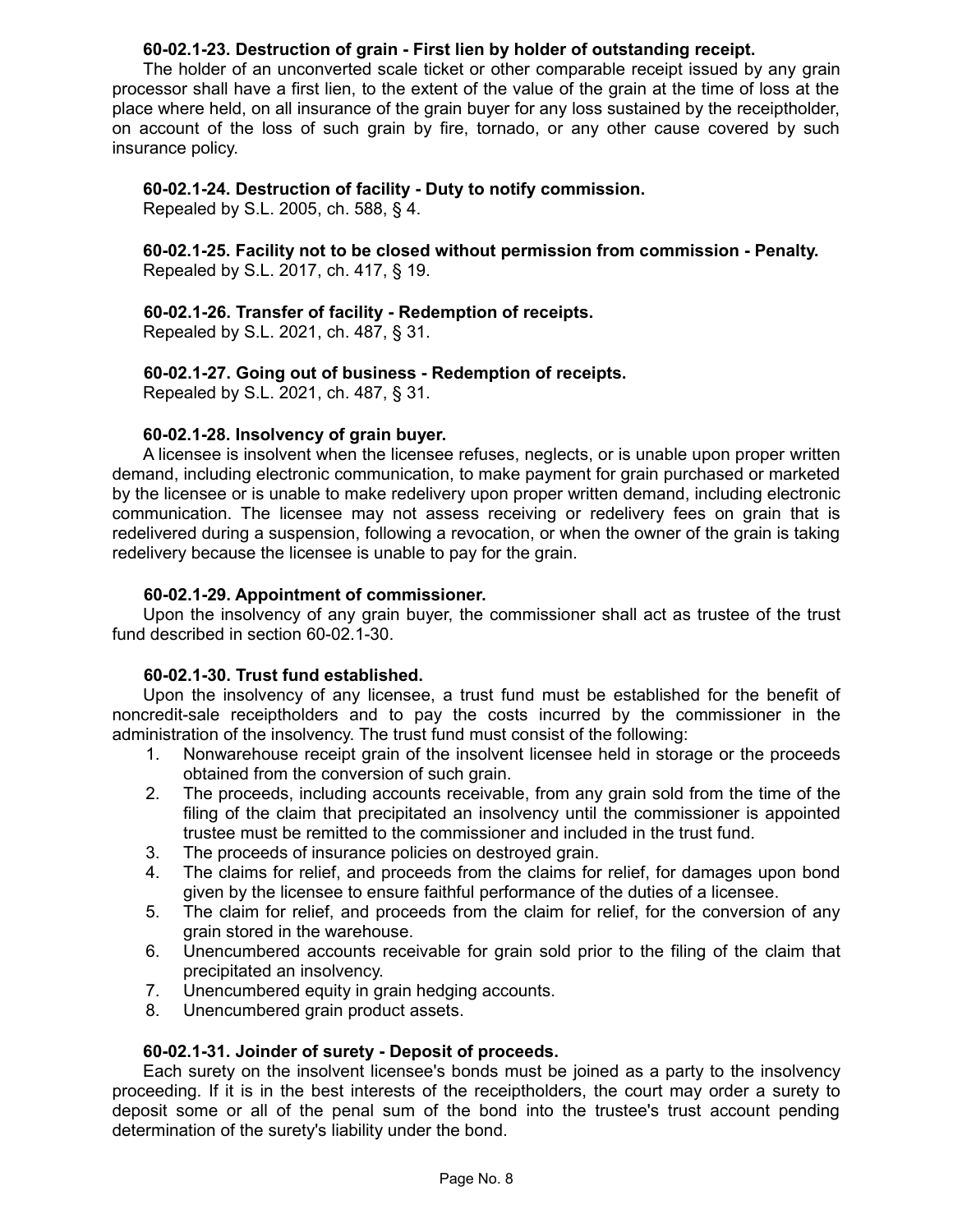## **60-02.1-31.1. Joinder - Grain broker.**

A licensed grain broker may be joined as a party to an insolvency proceeding if the commissioner determines the grain broker negotiated a grain transaction:

- 1. With an insolvent grain buyer; or
- 2. That was discriminatory, predatory, or in bad faith.

## **60-02.1-32. Notice to receiptholders and credit-sale contract claimants.**

Upon the commissioner's appointment, the commissioner may take possession of relevant books and records of the licensee. If the insolvency involves a roving grain buyer, the commissioner shall publish a notice of the commissioner's appointment once each week for two consecutive weeks in all daily newspapers in the state and may notify, by ordinary mail, the holders of record of outstanding receipts and those who are potential credit-sale contract claimants, disclosed by the licensee's records. If the insolvency involves a grain processor, the notice must be published once each week for two consecutive weeks in a newspaper in the county in which the facility is located. The notice must require outstanding receiptholders and credit-sale contract claimants to file their claims with the commissioner along with the receipts, contracts, or other evidence of the claims required by the commissioner. If an outstanding receiptholder or credit-sale contract claimant fails to submit a claim within forty-five days after the last publication of the notice or a longer time set by the commissioner, the commissioner is relieved of further duty in the administration of the insolvency on behalf of the receiptholder or credit-sale contract claimant and the receiptholder may be barred from participation in the trust fund, and the credit-sale contract claimant may be barred from payment for any amount due. Outstanding receiptholders and credit-sale contract claimants are not parties to the insolvency action unless admitted by the court upon a motion for intervention.

### **60-02.1-33. Remedy of receiptholders.**

A receiptholder does not have a separate claim for relief upon any insolvent licensee's bond, nor for insurance, nor against any person converting grain, nor against any other receiptholder, except through the trustee, unless, upon demand of five or more receiptholders, the commissioner fails or refuses to apply for the commissioner's own appointment or unless the district court denies the application. This chapter does not prohibit any receiptholder, either individually or in conjunction with other receiptholders, from pursuing concurrently any other remedy against the person or property of the licensee.

### **60-02.1-34. Commissioner to marshall trust assets.**

Upon the commissioner's appointment, the commissioner shall marshall all of the trust fund assets. The commissioner may maintain suits in the name of the state of North Dakota for the benefit of all receiptholders against the licensee's bonds, insurers of grain, any person who may have converted any grain, and any person who may have received preferential treatment by being paid by the insolvent licensee after the first default.

### **60-02.1-35. Power of commissioner to prosecute or compromise claims.**

The commissioner may:

- 1. Prosecute any action provided in sections 60-02.1-28 through 60-02.1-38 in any court in this state or in any other state.
- 2. Appeal from any adverse judgment to the courts of last resort.
- 3. Settle and compromise any action if it will be in the best interests of the receiptholders.
- 4. Settle and compromise any action if it is in the best interests of the credit-sale contract claimants.
- 5. Upon payment of the amount of any settlement or of the full amount of any bond, exonerate the person so paying from further liability growing out of the action.

### **60-02.1-36. Money received by trustee - Deposited in Bank of North Dakota.**

All funds received by the commissioner as trustee must be deposited in the Bank of North Dakota.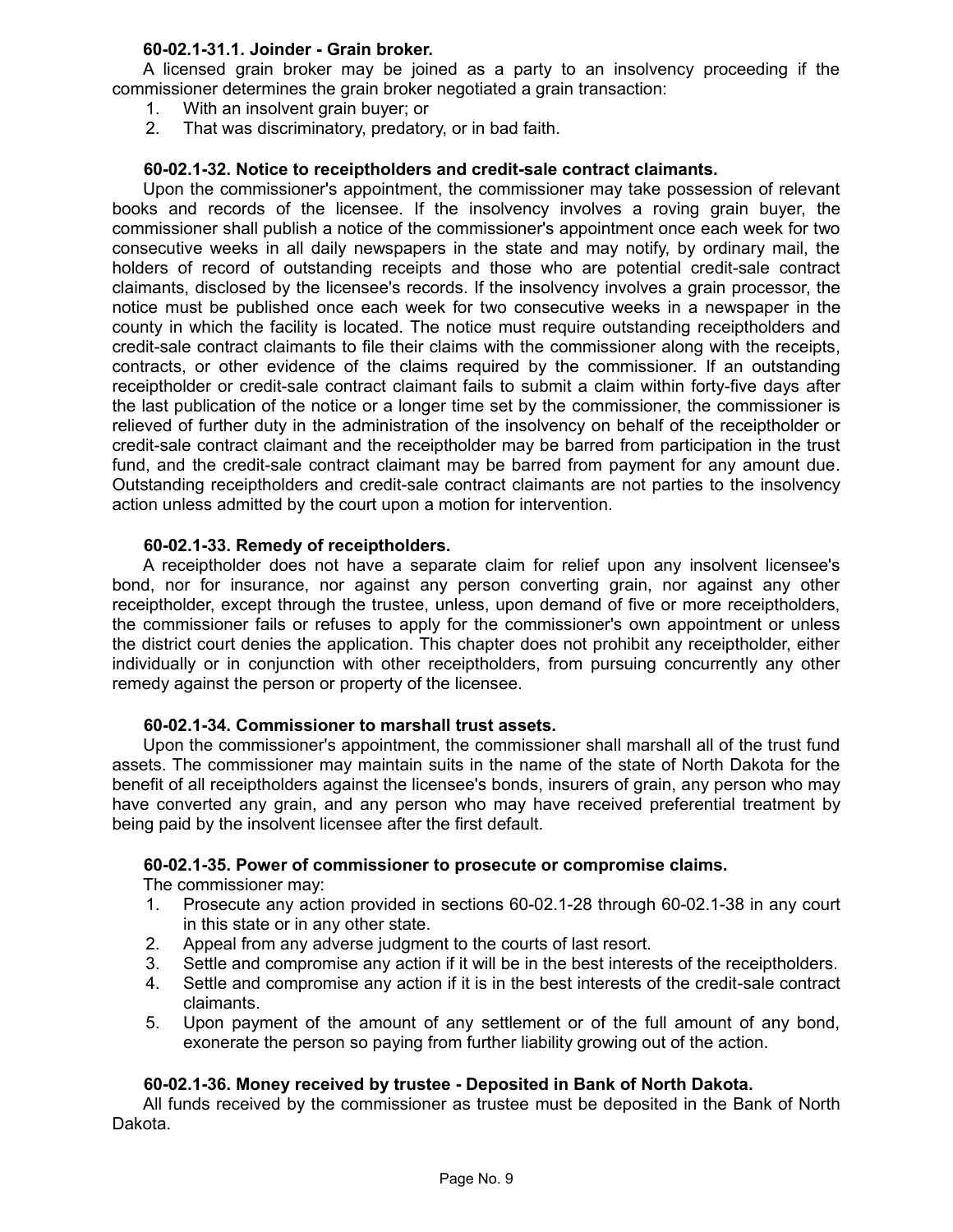# **60-02.1-37. Report of trustee to court - Approval - Distribution.**

- 1. Upon the receipt and evaluation of claims, the commissioner shall file with the court a report showing the amount and validity of each claim after recognizing:
	- a. Relevant liens or pledges.
	- b. Relevant assignments.
	- c. Relevant deductions due to advances or offsets accrued in favor of the licensee.
	- d. In case of relevant cash claims or checks, the amount of the claim.
	- e. In case of a relevant credit-sale contract or noncredit-sale contract, the amount remaining to be paid based on the terms of the contract.
- 2. The report must also contain the proposed reimbursement to the commissioner for the expenses of administering the insolvency, the proposed distribution of the trust fund assets to receiptholders, less expenses incurred by the commissioner in the administration of the insolvency, and the proposed credit-sale contract indemnity fund payments to credit-sale contract claimants. If the trust fund is insufficient to redeem all receiptholder claims in full, the report should list the funds as prorated.
- 3. The court shall set a hearing and the appropriate notice for interested persons to show cause why the commissioner's report should not be approved and distribution of the trust fund be made as proposed. Copies of the report and notice of hearing must be served by the commissioner by certified mail upon the licensee and the surety and by ordinary mail upon all persons having claims filed with the commissioner.
- 4. Any aggrieved person having an objection to the commissioner's report shall file the objection with the court and serve copies on the commissioner, the licensee, and the surety at least twenty days before the hearing. Failure to file and serve objections in the time set is a waiver of the objection.
- 5. Following the hearing, the court shall approve or modify the report and issue an order directing payment of the necessary bond proceeds, distribution of the trust fund, payments from the credit-sale contract indemnity fund, and discharge of the commissioner from the commissioner's trust.

### **60-02.1-38. Filing fees and court costs - Expenses.**

The commissioner may not be required to pay any filing fee or other court costs or disbursements. The attorney general may appoint outside legal counsel to assist the commissioner in the prosecution of the action and the cost of employing outside counsel must be paid from the trust fund and the credit-sale contract indemnity fund as appropriate. All other necessary expenses incurred by the commissioner in carrying out the provisions of this chapter, including adequate insurance to protect the commissioner, the commissioner's employees, and others engaged in carrying out the provisions of sections 60-02.1-28 through 60-02.1-38, must be reimbursed to the commissioner from the trust fund and credit-sale contract indemnity funds as appropriate.

### **60-02.1-39. Cease and desist.**

If an entity engages in an activity or practice that is contrary to the provisions of this chapter or related rules, the commissioner, upon the commissioner's own motion without complaint, with or without hearing, may order the entity to cease and desist from the activity until further order of the commissioner. Such orders may include any corrective action up to and including license suspensions. Cease and desist orders must be accompanied by a notice of opportunity to be heard on the order within fifteen days of the issuance of the order.

### **60-02.1-40. Agricultural contracts - Mediation and arbitration.**

If a written contract for the sale of grain does not contain provisions to settle disagreements concerning factors not governed by section 60-02.1-05, the parties shall attempt to resolve the disagreements through mediation or arbitration.